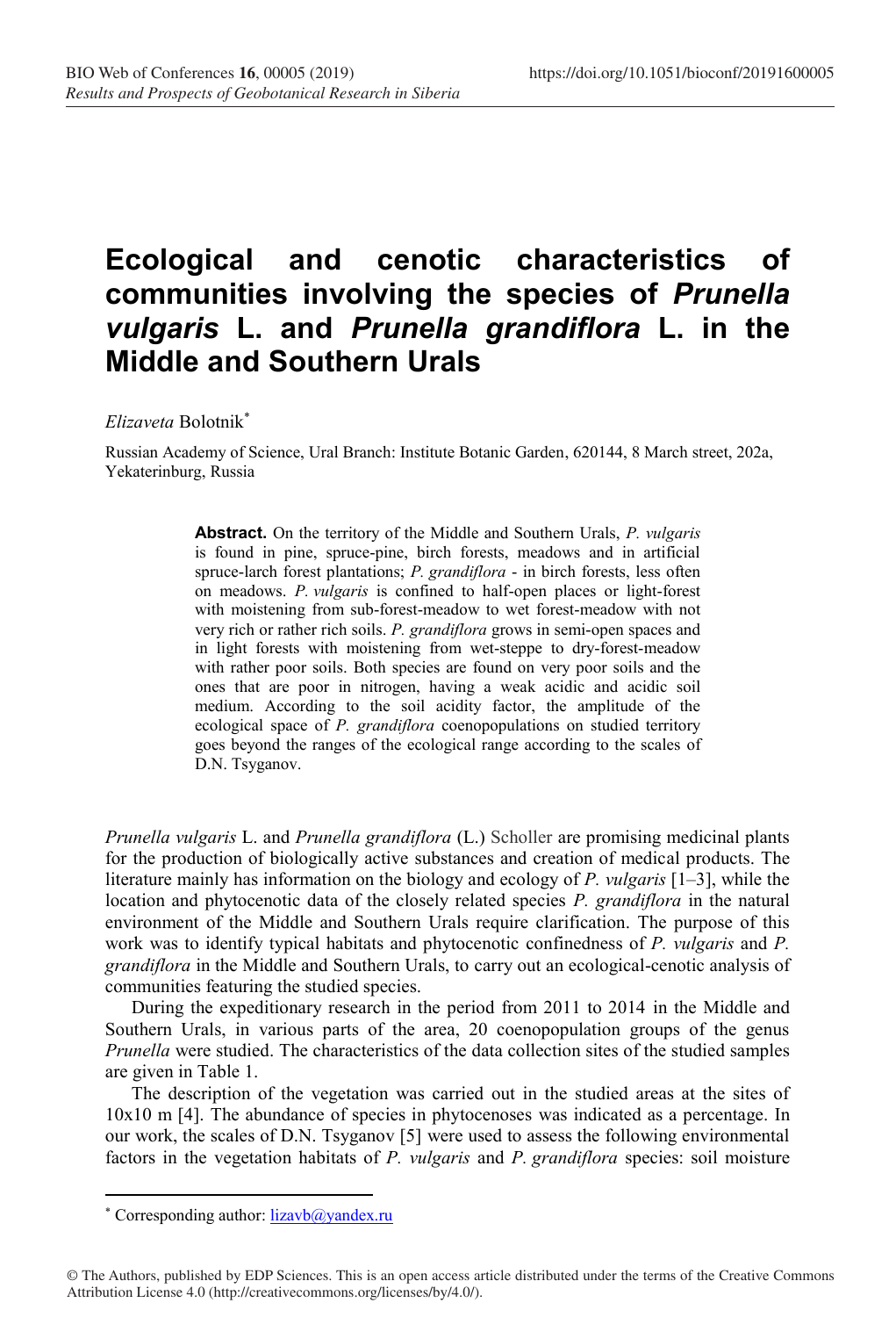(Hd), soil trophicity (Tr), available nitrogen content in soil (Nt), soil acidity (Rc), and habitat shade (Lc). The assessment of the environmental factor in points was calculated by the generally accepted method [6–7].

| $N_2$            | Habitat                                                                                                          | Coordinates                      |  |  |  |
|------------------|------------------------------------------------------------------------------------------------------------------|----------------------------------|--|--|--|
| P. vulgaris      |                                                                                                                  |                                  |  |  |  |
| CP <sub>1</sub>  | Aleksandrovsky sopka, Sverdlovsk region, Krasnoufimsky district, the<br>southern slope of the hills              | N 56°43'14.8":<br>E 057°47'08.5" |  |  |  |
|                  | Mokraya, Sverdlovsk region, Krasnoufimsky district, to the north of the                                          | N 56°19'51";                     |  |  |  |
| CP <sub>2</sub>  | Mariisky village - Ust-Mash, the central part of the southeastern slope of                                       | E 057°53'56.6"                   |  |  |  |
|                  | Mokraya mountain                                                                                                 |                                  |  |  |  |
| CP <sub>3</sub>  | Yenapayevo, Perm region, near the Iren River and the Yanybaevo village,                                          | N 56°34'36.5";                   |  |  |  |
|                  | southeast slope of the mountain                                                                                  | E 057°55'18.5"                   |  |  |  |
|                  | Sverdlovskoye, Sverdlovsk region, southeast of Krasnoufimsky district,                                           | $N 56^{\circ}11'47.8$ ";         |  |  |  |
| CP <sub>4</sub>  | birch forest on the southwestern slope of the mountain, northeast of the                                         | E 058°22'50.2"                   |  |  |  |
|                  | village Sverdlovskoye                                                                                            |                                  |  |  |  |
|                  | Sredny Munchug, the Republic of Bashkortostan, Mechetlinsky district,                                            | $\overline{N}$ 55°54'38.3";      |  |  |  |
| CP <sub>5</sub>  | near the Bolsheustikinskoe village, birch forest on the southwestern slope                                       | E 058°26'26.5"                   |  |  |  |
|                  | of Sredny Munchug mountain                                                                                       |                                  |  |  |  |
|                  | Ilek, Chelyabinsk region, Ashinsky district, birch forest near the Ilek                                          | N 55°13'44";                     |  |  |  |
| CP <sub>6</sub>  | village                                                                                                          | E 58°0'5"                        |  |  |  |
|                  | Kutushevo, the Republic of Bashkortostan, Mechetlinsky district, south-                                          | $N 55°20'56.7$ ";                |  |  |  |
| CP <sub>7</sub>  | eastern slope of a mountain near the Kutushevo village, edge of birch                                            | E 058°29'11.1"                   |  |  |  |
|                  | forest                                                                                                           |                                  |  |  |  |
|                  | P. grandiflora                                                                                                   |                                  |  |  |  |
| CP <sub>1</sub>  | Kurgatovo, the Republic of Bashkortostan, Mechetlinsky district, to the                                          | N 56°11'39.8";                   |  |  |  |
|                  | west of the Kurgatovo village, the right bank of the Oka river                                                   | E 058°22'20.2"                   |  |  |  |
| CP <sub>2</sub>  | Bolshiye Klyuchi, Perm region, the northern slope, near the Bolshiye                                             | N 57°01'05.7":                   |  |  |  |
|                  | Klyuchi village                                                                                                  | E 057°025'40.1"                  |  |  |  |
| CP3              | Ust-Utka (the Chusovaya river), Sverdlovsk region, Nature Park                                                   | N 57°37'51.1":                   |  |  |  |
|                  | "Chusovaya River", the Ust-Utka village<br>Nizhny Irginsk, Sverdlovsk region, northwestern part of Krasnoufimsky | E 059°03'05.5"<br>N 56°52'33.1"; |  |  |  |
| CP <sub>4</sub>  | district, near the Nizhny Irginsk village                                                                        | E 057°27'00.5"                   |  |  |  |
|                  | Khrustalnaya, Sverdlovsk region, Pervouralsky district, pine forest near                                         | N 56°50'58.6":                   |  |  |  |
| CP <sub>5</sub>  | the station Khrustalnaya                                                                                         | E 060°10'13.8"                   |  |  |  |
|                  | Sysert (the UrFU Biological Station), Sverdlovsk region, Sysert district,                                        | N 56°36'4";                      |  |  |  |
| CP <sub>6</sub>  | pine forest near the Ural State University biological station                                                    | E 61°3'25"                       |  |  |  |
|                  | Orlovka, Chelyabinsk region, Ust-Katavsky district, pine forest near the                                         | N $54°52'17'';$                  |  |  |  |
| CP <sub>7</sub>  | village Orlovka, the bank of the Katav River                                                                     | E 58°5'22"                       |  |  |  |
|                  |                                                                                                                  | N 57°07'02.6";                   |  |  |  |
| CP <sub>8</sub>  | Kiselevo, Perm region, a meadow near the Kiselevo village                                                        | E 057°20'28.0"                   |  |  |  |
|                  | Baikalovo (Shalamy), Sverdlovsk region, Baikalovsky district, birch forest N 57°20'50.2";                        |                                  |  |  |  |
| CP <sub>9</sub>  | near the Shalamy village                                                                                         | E 063°39'45.6"                   |  |  |  |
| CP <sub>10</sub> | Guselnikovo, Perm region, a meadow near the Guselnikovo village                                                  | N 57°19'39.71'';                 |  |  |  |
|                  |                                                                                                                  | E 57°24'3.65"                    |  |  |  |
| <b>CP 11</b>     | Severka, Sverdlovsk region, birch forest near the Severka village                                                | $\overline{N}$ 56°52'36.5";      |  |  |  |
|                  |                                                                                                                  | E 060°18'41.8"                   |  |  |  |
| CP 12            | Itkul, Chelyabinsk region, birch forest near the Itkul lake                                                      | N $56°9'24.59''$ ;               |  |  |  |
|                  |                                                                                                                  | E 060°34'11.32"                  |  |  |  |
|                  | CP 13 Altynnoye, Perm region, spruce-larch planting near the village Altynnoye                                   | N 56°48'25.5";                   |  |  |  |
|                  |                                                                                                                  | E 057°09'02.5"                   |  |  |  |

**Table 1.** Characteristics of the data collection sites of the studied samples of *P. vulgaris* and *P. grandiflora*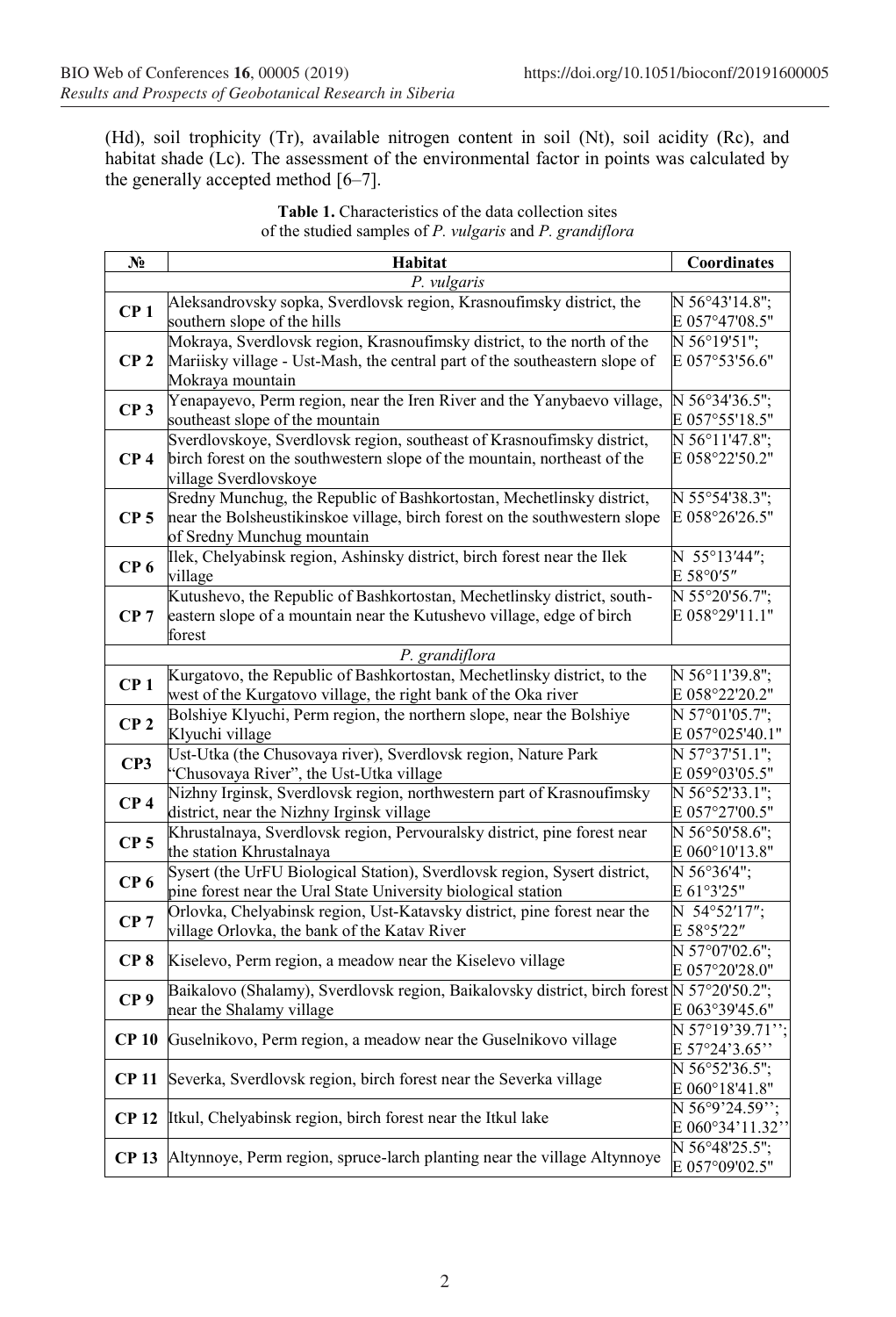Based on 20 descriptions (7 of which with *P. grandiflora*, 13 with *P. vulgaris*), 2 dendrograms of the similarity of the communities under review for each of the studied species were constructed.



**Fig. 1.** A) Similarity dendrogram of community types involving *P. grandiflora* 1-3 – number of clusters (community types) B) Similarity dendrogram of community types involving *P. vulgaris* 1–4 – number of clusters (community types). Ward's clustering method [8], Sokal / Sneath coefficient No 4 [9].

The dendrogram (Fig. 1A) of communities' types involving *P. grandiflora* is divided into two branches at a clustering level 1, 3. The 1st cluster is represented by the description set in Krasnoufimsky district of the Sverdlovsk region, Mount Mokraya. The community is represented by a forest meadow with single trees *Betula pendula*. There are 54 species on the area of 100 m². The herb layer is dominated by: *Prunella grandiflora* (with an average projective cover of 15 %), *Trifolium medium* (10 %), *Inula hirta* (8 %) and *Gentiana cruciata* (8 %). Codominants are *Fragaria vesca* (4 %), *Origanum vulgare* (3 %), *Galium boreale* (3 %), *Fragaria viridis* (3 %), *Centaurea scabiosa* (3 %), *Knautia arvensis* (3 %), *Amoria montana* (3 %) and *Galium mollugo* (3 %).

At the clustering level of 1,2, one description (the 2nd cluster) represented by a closed birch forest, separated from the second branch. The community is described 2 km northeast of the Sverdlovskoye village, Krasnoufimsky district of Sverdlovsk region, the southwestern slope of the hill (steepness of slope 30°). The tree layer is formed by *Betula pendula* (projective cover of 45%) with a slight admixture of *Populus tremula*. Herb layer is well developed (projective cover of  $90\%$ ),  $60-70$  cm high, has 44 species per 100 m<sup>2</sup>. Herb layer is dominated by *Rubus saxatilis* (10 %), *Festuca pratensis* (8 %), *Calamagrostis epigeios* (7 %), *Brachypodium pinnatum* (7 %). The projective cover of *P. grandiflora* is 3%. The species at this point is located on the border of its range and forms a local shrinking population.

The 3rd cluster combines sparse birch forests (*Betula pendula*), bordering meadow edge communities. Tree layer projective cover is up to 30%. The height of the main canopy is 12-14 m with trunk diameter of 25-30 cm with a slight admixture of aspen (*Populus tremula*). The cenoses range from 44 to 80 species per 100 m². Herb layer is well developed (projective cover of 80-95%), 60-70 cm high. The herb layer is dominated by *Achillea millefolium* (with an average coating of 3%), *Calamagrostis epigeios* (2%), *Cerasus fruticosa* (2 %), *Galium verum* (3 %), *G. boreale* (3 %), *Filipendula vulgaris* (5 %), *Inula hirta* (2 %), *Origanum vulgare* (3 %), *Prunella grandiflora* (9 %), *Rubus saxatilis* (2 %), *Sanguisorba officinalis* (2 %), *Seseli libanotis* (4 %), *Stachys officinalis* (2 %),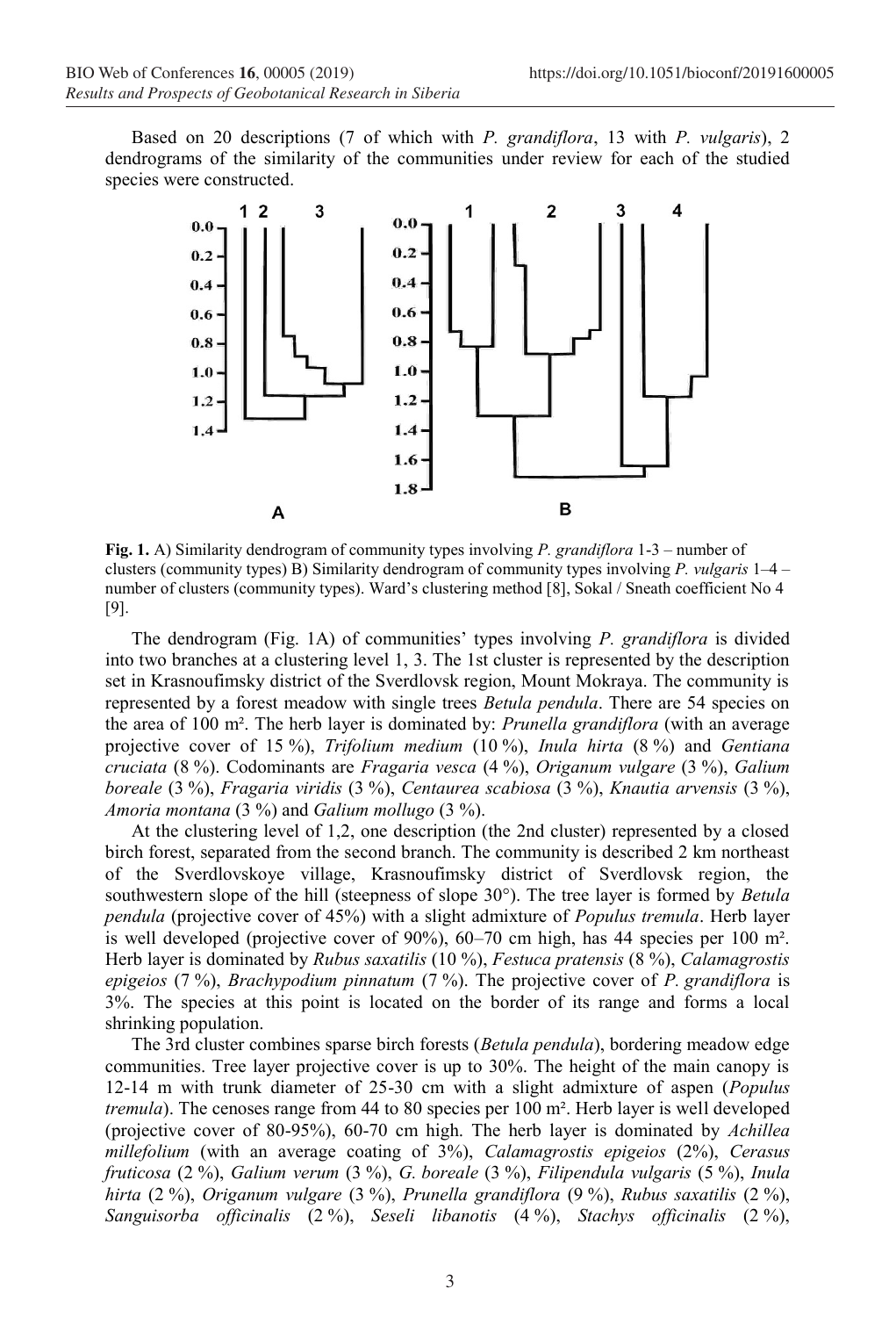*Polygonatum odoratum* (2 %), *Vicia cracca* (2 %). The projective cover of *P. grandiflora* varies from 4 to 12%. The abundance of *P. grandiflora* in these habitats cannot be called the highest, but the habitats are the most characteristic for this species.

The dendrogram of community types involving *P. vulgaris* (Fig. 1B) divided into two branches at the clustering level of 1,7. The first branch united birch forests and meadow communities near the birch forests; the second – pine, spruce-pine forests and spruce-larch forest plantation. Each of the two branches was divided into 2 clusters (community types).

The 1st cluster unites birch forest communities. The tree layer is represented by *Betula pubescens* with a slight admixture of *Populus tremula* and *Sorbus aucuparia*. The projective cover of the tree layer is from 30 to 40%, 10-12 m high, with a trunk diameter of 15-25 cm. The shrub layer is poorly developed and is formed by the *Salix caprea*. Herb layer is dense (80-85%). The dominant is *Prunella vulgaris* (7-8%), codominated by *Deschampsia cespitosa* (3 %)*, Festuca pratensis* (3 %)*, Fragaria viridis* (3 %)*, Origanum vulgare* (3 %)*, Phleum pratense* (5 %)*, Pimpinella saxifraga* (3 %)*, Stachys officinalis*  (2 %)*, Trifolium medium* (4 %)*, Vaccinium myrtillus* (2 %). The relief of the studied area is gently sloping with average heights of 400-500 m above sea level.

The 2nd cluster is represented by meadow communities on the edges of birch forests. They are characterized by the inclusion of single trees *Betula pendula*, *Betula pubescens, Sorbus aucuparia* and *Populus tremula*. The cenoses are between 45 and 53 species per 100 m². Communities are with projective cover of up to 85% of the grass layer. *Prunella vulgaris* (7-8%) dominates, sodominated by *Bromopsis inermis* (3 %)*, Dactylis glomerata*  (4 %)*, Festuca pratensis* (2 %)*, Filipendula vulgaris* (2 %)*, Fragaria viridis* (3 %)*, Leucanthemum vulgare* (3 %)*, Phleum pratense* (5 %)*, Trifolium medium* (3 %).

The 3rd cluster is represented by the description from Perm region, near the Altynnoye village - spruce-larch forest plantation mixed with *Sorbus aucuparia* and *Padus avium*. The tree layer density is 50%. The projective cover of the grass layer is 60%. 41 species have been marked at the area of 100 m². The herb layer is dominated by *Artemisia vulgaris*  (5 %)*, Chamaenerion angustifolium* (7 %)*, Dryopteris carthusiana* (5 %)*, Dryopteris filixmas* (5 %)*, Fragaria viridis* (5 %)*.* Projective cover of *Prunella vulgaris* is 5%.

The 4th cluster combines pine and spruce-pine forests. The cenoses range from 64 to 77 species per 100 m². The density of the tree layer is from 45 to 50%, the projective cover of the herb layer is from 75 to 90%. *Pinus sylvestris* (30–50%), 12–14 m high, with trunk diameter of 15–25 cm, prevails in the tree layer. *Picea abies* (3–20%), *Betula pendula* (1– 5%) sodominate, *Padus avium* and *Sorbus aucuparia* are singled out. *Prunella vulgaris* (7– 12%) is dominant in the herb layer; sodominated by *Agrostis tenuis* (3 %)*, Calamagrostis arundinacea* (5 %)*, C. epigeios* (2 %)*, Galium boreale* (4 %)*, Geranium sylvaticum* (2 %)*, Rubus saxatilis* (4 %)*, Vaccinium myrtillus* (4 %).

In the studied areas *P. grandiflora* is confined to semi-open spaces and light forests (from 2,9 to 3,6 points) with moisture from wet-steppe to dry-forest-meadow (from 9,0 to 10,8 points), it grows on very poor soils and soils poor in nitrogen (from 3,7 to 4,5 points), not rich (from 5,4 to 6,3 points), having acidic and weak acid medium (from 6,0 to 6,7 points) (Table 2.).

| Ecological<br>factors* | Amplitude of the ecological space of<br>the studied coenopopulations | Points range of<br>Prunella* | <b>Tsyganov</b><br>indicator values* |  |  |  |
|------------------------|----------------------------------------------------------------------|------------------------------|--------------------------------------|--|--|--|
| P. vulgaris            |                                                                      |                              |                                      |  |  |  |
| Hd                     | $9.9 - 12.8$                                                         | 7-19                         | $1 - 23$                             |  |  |  |
| Nt                     | $4,2 - 5,1$                                                          | $1 - 9$                      | $1 - 11$                             |  |  |  |
| Rc                     | $5,8 - 6,7$                                                          | $3 - 11$                     | 1 - 13                               |  |  |  |

**Table 2.** Comparative ecological characteristics of habitats of *P. vulgaris, P. grandiflora*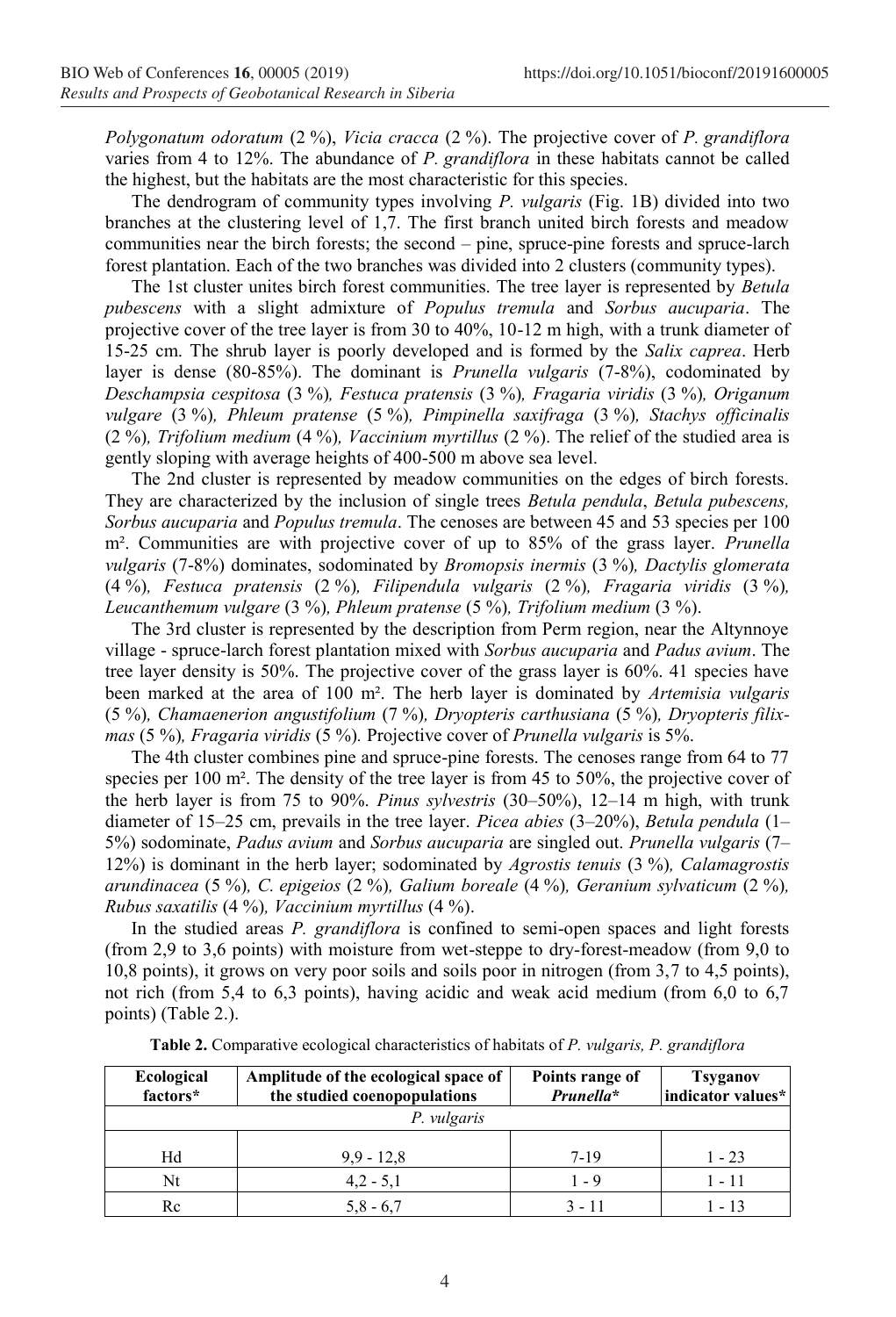| Lc             | $2,6 - 4,3$  | $1 - 6$  | $1 - 9$  |  |  |  |
|----------------|--------------|----------|----------|--|--|--|
| Tr             | $5,4 - 6,6$  | 1 - 11   | $1 - 19$ |  |  |  |
| P. grandiflora |              |          |          |  |  |  |
| Hd             | $9,0 - 10,8$ | $5 - 13$ | $1 - 23$ |  |  |  |
| Nt             | $3,7 - 4,5$  | $1 - 7$  | $1 - 11$ |  |  |  |
| Rc             | $6,0 - 6,7$  | $7 - 11$ | $1 - 13$ |  |  |  |
| Lc             | $2,9 - 3,6$  | $1-6$    | $1 - 9$  |  |  |  |
| Tr             | $5.4 - 6.3$  | 5 - 7    | 1 - 19   |  |  |  |

Note: \* According to Tsyganov's scale [5]

In the studied phytocenoses, the species *P. vulgaris* is confined to half-open places or light forest (from 2,6 to 4,3) with moistening from sub-forest-meadow to moist-forestmeadow (from 9,9 to 12,8), according to the trophic scale grows on poor soils or rather rich ones (from 5,4 to 6,6), very poor and poor in nitrogen (from 4,2 to 5,1), that have an acidic and weak acid medium (pH from 5,8 to 6,7).

The data we obtained for *P. vulgaris* and *P. grandiflora* species according to ecological scales allow us to compare with those previously established by D.N. Tsyganov [5] for the European part of Russia and the Urals. It turned out that the species studied within the Middle and Southern Urals are characterized by a relatively narrow range of ecological space according to the considered ecological scales. For most factors, the amplitude of the ecological space of the studied species of the genus *Prunella* in the territory covered occupies the middle part in the amplitude of the ecological space of the species and does not go beyond the ecological range of species according to the scales of D.N. Tsyganov [5].

In terms of soil conditions, the *P. vulgaris* species reaches its potential to its fullest in relation to soil moistening factor and less in the richness of nitrogen in the soil. *P. grandiflora* for the totality of soil conditions most fully realizes its potential in relation to the factor of soil moistening and less - in acidity. At the same time, according to the acidity of the soil, the species occupies an extreme position - 6-6,7 points (7-11 on D.N. Tsyganov scale) and goes beyond the ranges of the ecological area on the scales of D.N. Tsyganov, which is probably due to the presence of *P. grandiflora* on the northern boundary of the range. *P. vulgaris* in the Middle and Southern Urals grows in habitats from well shaded to poorly lighted ones, on soils with sufficient moisture and nitrogen content. While *P. grandiflora* prefers drier and lighter habitats, with less rich soils and low nitrogen content. On the territory of the Middle and Southern Urals, *P. vulgaris* is found in pine (*Pinus sylvestris*), spruce-pine (*Pinus sylvestris*), birch (*Betula pubescens*) forests, in meadows and in artificial spruce-larch plantations. *P. grandiflora* coenopopulations are found in birch forests (*Betula pendula*), and are less common in meadows, which is probably related to the position of this species on the northeastern boundary of its range.

## **References**

- 1. L.I. Abramova, Biological flora of the Moscow region, **12** (1996)
- 2. I.N. Barsukova, Grow. resources., **3** (2014)
- 3. E.S. Zakamskaya, *Ontogenetic atlas of medical plants*, **4** (Yoshkar-Ola, 2004).
- 4. B.M. Mirkin, *Phytocenology: principles and methods* (M., Nauka, 1978)
- 5. D.N. Tsyganov, *Phytoindication of ecological regimes in subzone of Coniferous-Broadleaved forests* (M., Nauka, 1983)